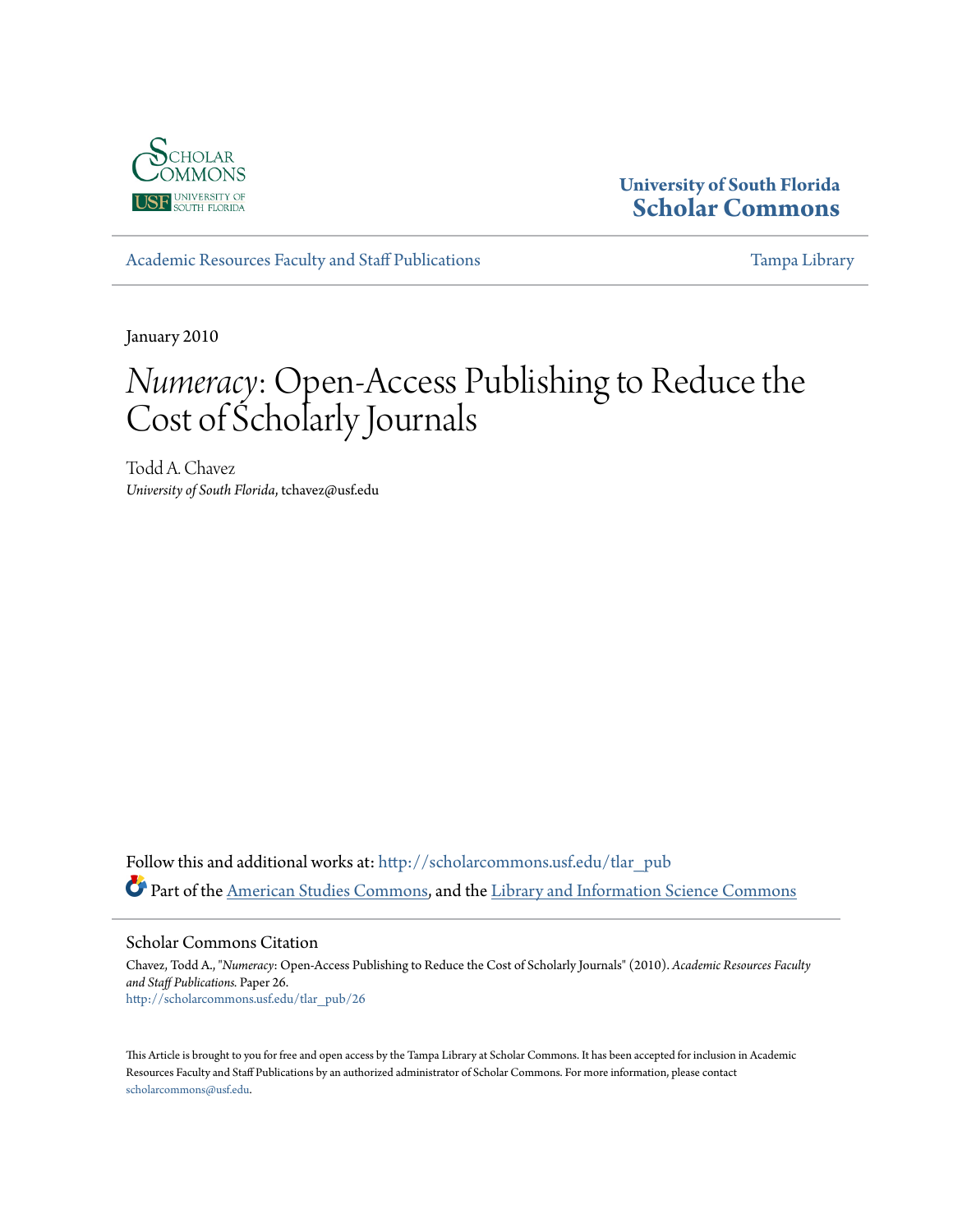# **Numeracy**

*Volume* 3, *Issue* 1 2010 *Article* 8

## *Numeracy*: Open-Access Publishing to Reduce the Cost of Scholarly Journals

Todd A. Chavez<sup>∗</sup>

<sup>∗</sup>USF Libraries, University of South Florida, Tampa FL, tchavez@usf.edu

DOI: 10.5038/1936-4660.3.1.8 Copyright ©2009 University of South Florida Libraries. All rights reserved.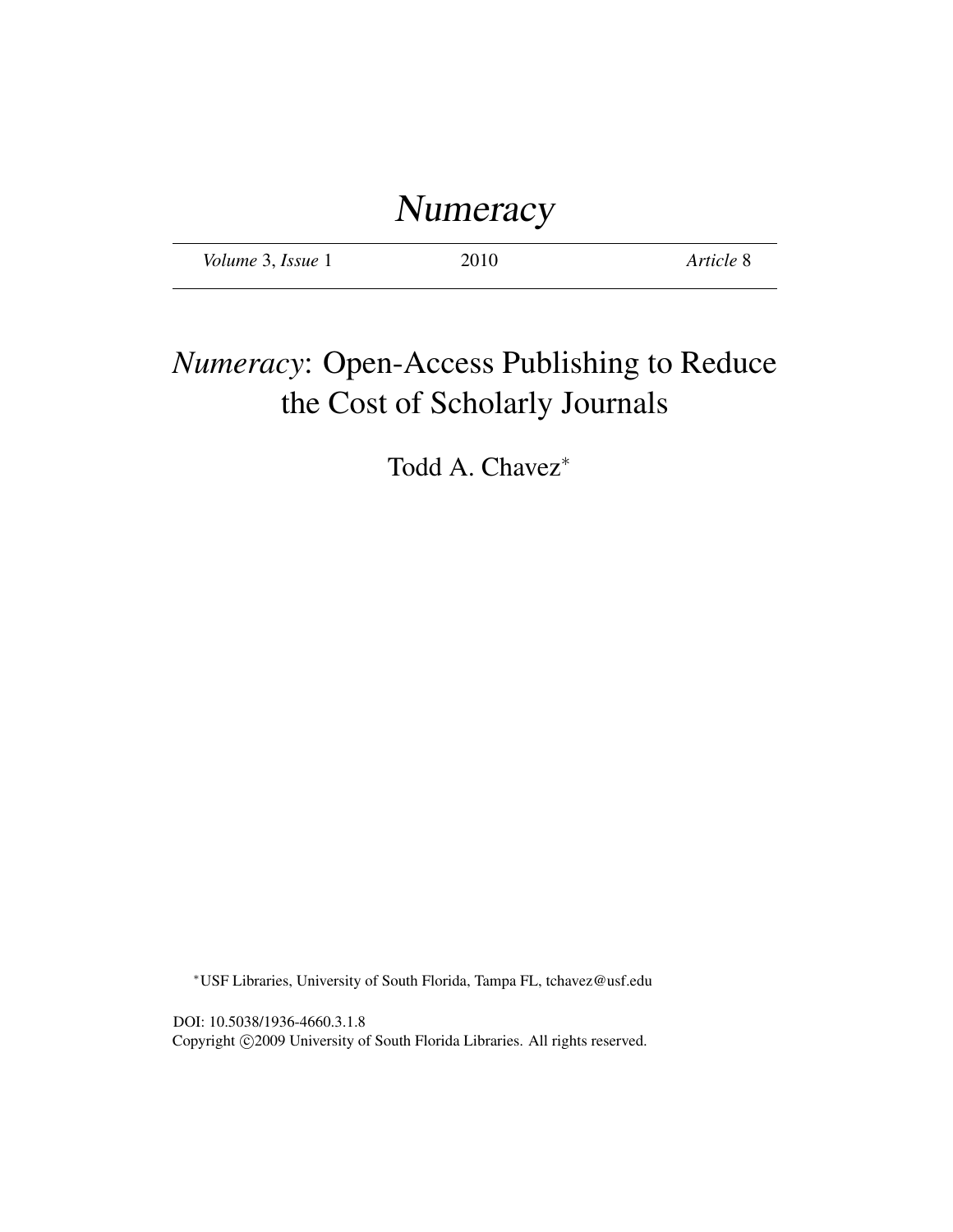## *Numeracy*: Open-Access Publishing to Reduce the Cost of Scholarly Journals

Todd A. Chavez

#### Abstract

Each fiscal year, as academic librarians throughout the United States prepare materials budgets, a national "groan" ensues. Regardless of their format (i.e. print or digital), serial subscription costs are escalating, in the process impacting the role of the library in advancing scholarly communication . This paper examines some of the economic issues concerning open-access (OA) journal publishing. The importance of quantitative literacy is suggested for librarians and academics seeking a better understanding of alternatives to traditional journal subscription models and to anyone considering ventures into OA publishing. Quantitative literacy is essential for managing alternatives to the rising cost of scholarly communication.

The OA movement is gaining traction at the national level, following mandates from the National Institutes of Health and at some large research universities that host institutional repositories. Science faculty has been engaged in scholarly communication OA models since the 1970s. More broadly, discussions in academe have focused on OA and its impact on peer review, promotion and tenure, intellectual property rights, and measures of institutional and faculty productivity. Studies concerning the OA movement's economics are most commonly reported in academic librarianship literature, a trend that may serve as a barrier to a broader understanding of OA's role in scholarly communication. This paper provides background information on the crisis in serials costs and suggests that metrics favor OA models publishing models. A concluding proposal concerning library-funded OA serial collections is offered as a catalyst for further discussions.

KEYWORDS: Open-access publishing, librarianship, quantitative literacy, Economics of publishing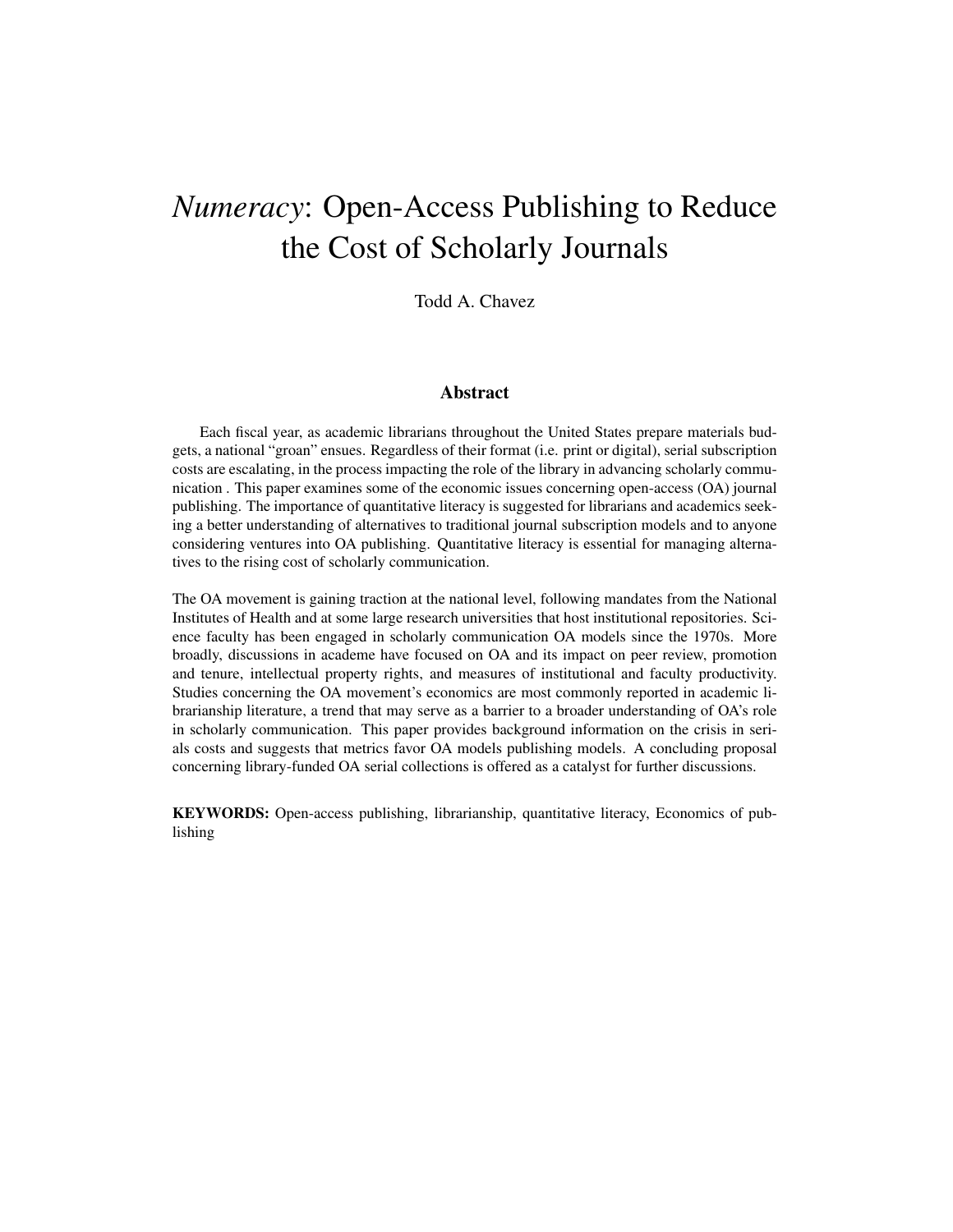## **Introduction**

The rising cost of scholarly communications increases the cost of library resources, which in turn reduces teaching effectiveness, thwarts research, and limits community access to scholarship. In particular, rising serial costs restrict the growth of library collections in non-serial formats (e.g., books, databases, unique print collections). The damage to library resources is exacerbated by the recent global economic recession.

The Association of Research Libraries (ARL 2006) reports the trends as percentage changes over the 20-year period from 1986 to 2006. During that period, ARL member libraries experienced a 321% increase in serial expenditures coinciding with an average increase in unit cost of 180%. The additional expenditures generated only a 51% increase in the number of serial titles purchased. For the same period, monograph expenditures increased 82%, although the number of monographs purchased rose a mere 1%. Unsurprisingly given these trends, acquisitions per student have declined 19% over the past eight years.

These trends reverberate throughout the publishing community: declining acquisitions accompany reduced demand for academic monographs. Average printings in 2006 numbered 200−400 copies, as compared to 1,500 copies in 1996. Serials are not immune. Journal cancellations are increasing even as scholarly communication levels worldwide have doubled since the mid-1980s according to the Association of College and Research Libraries (ACRL 2006).

Commercial electronic journal package vendors are operating outside of corrective market forces (e.g., using non-standard pricing structures) thereby increasing profit margins. The apparent strategy includes accumulating everlarger content "bundles" drawn from smaller publishers and scholarly associations that are subsequently forced out of the market. This practice reduces avenues for scholarly communication, disproportionally marginalizes non-scientific literature in the marketplace, and limits its availability according to the Association of Learned and Professional Society Publishers (ALPSP 2008). How these changes in publisher behavior will finally impact these institutions is not yet certain. Many scholarly associations consider journals important benefits to their members, for example, so ceasing publication or converting to a commercial supplier may impact the association's bottom line (Willinsky 2006).

As the effects of the current economic crisis unfolded, libraries faced with declining materials budgets and reduced endowment funds took firm stands with publishers to mitigate potential cancellations. Some negotiators included hardship clauses in renewals to ensure that the institution could legally escape a contract if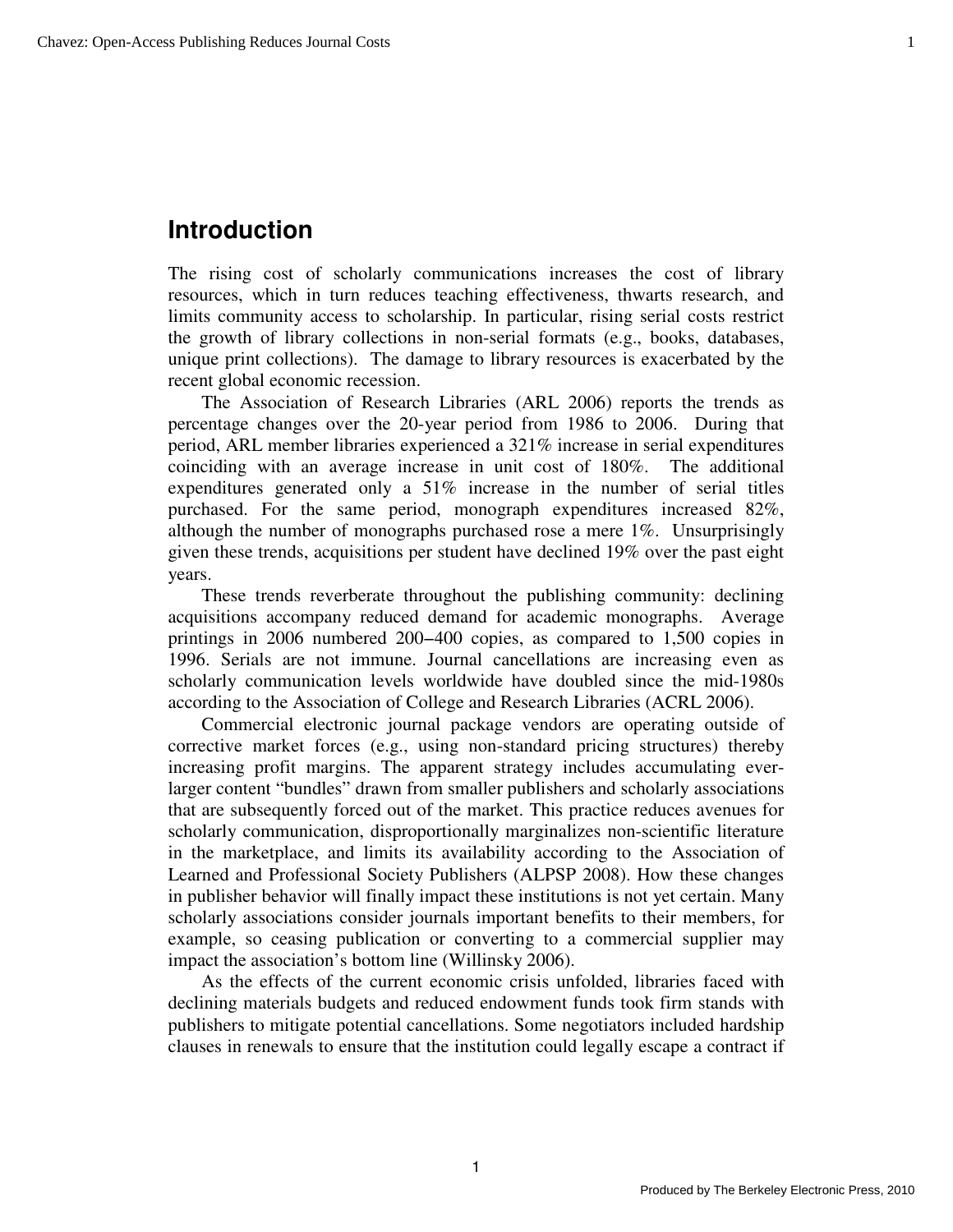funds were reduced further. Organizations such as the ARL and the ACRL put publishers on notice: hold the line on costs or lose subscribers.

Each year, the *Library Journal*'s "Periodical Price Survey" describes trends in journal pricing and suggests future developments. The latest survey (Van Orsdel and Born 2009) was grim at best. On average, libraries canceled 177 journal titles per library in 2008. Cost increases in journals grouped by Library of Congress Subject during 2008-2009 ranged from 5% (Geography and Physics) to 10% for titles in Law and Psychology.<sup>I</sup> Librarians' concerns during the 2010 renewal cycle will likely deepen if Van Orsdel's and Born's projections are realized. They suggest that journal costs in the arts and humanities may rise by 7%, while those in the social sciences and sciences will rise by 8.3% and 7.5%, respectively. Given average annual subscription prices for science journals at between \$1,089 (Agriculture) and \$3,690 (Chemistry), this news is not encouraging.

#### **Rising Serial Costs and the CPI**

To see the run-away increases in serial subscription prices, consider its trajectory compared to the annual percentage change in the Consumer Price Index (CPI), as reported by the U.S. Department of Labor. According to the ACRL, North American research libraries experienced annual subscription cost increases ranging from 6% to 12% and spent 227% more for their journal collections in 2002 than in 1986. The CPI increased 57% during the same period (ACRL 2006). For the more recent period, 2005−2009, see Table 1, which lists the percentage changes by Library of Congress subject. The contrast between the relative rate of change of subscription prices and the CPI is stunning (last rows of the table).

### **Open-Access Journals as a Solution**

Van Orsdel and Born (2009) conclude their report with two recommendations to library managers: (1) plan for as high as a 7−9% increase in periodical prices, and (2) lobby for open-access (OA) mandates in universities and government funding agencies. The rest of this paper discusses one university library's reaction to this second recommendation.

 $1$  A 30% increase for recreation titles was excluded, as different market forces influenced this area.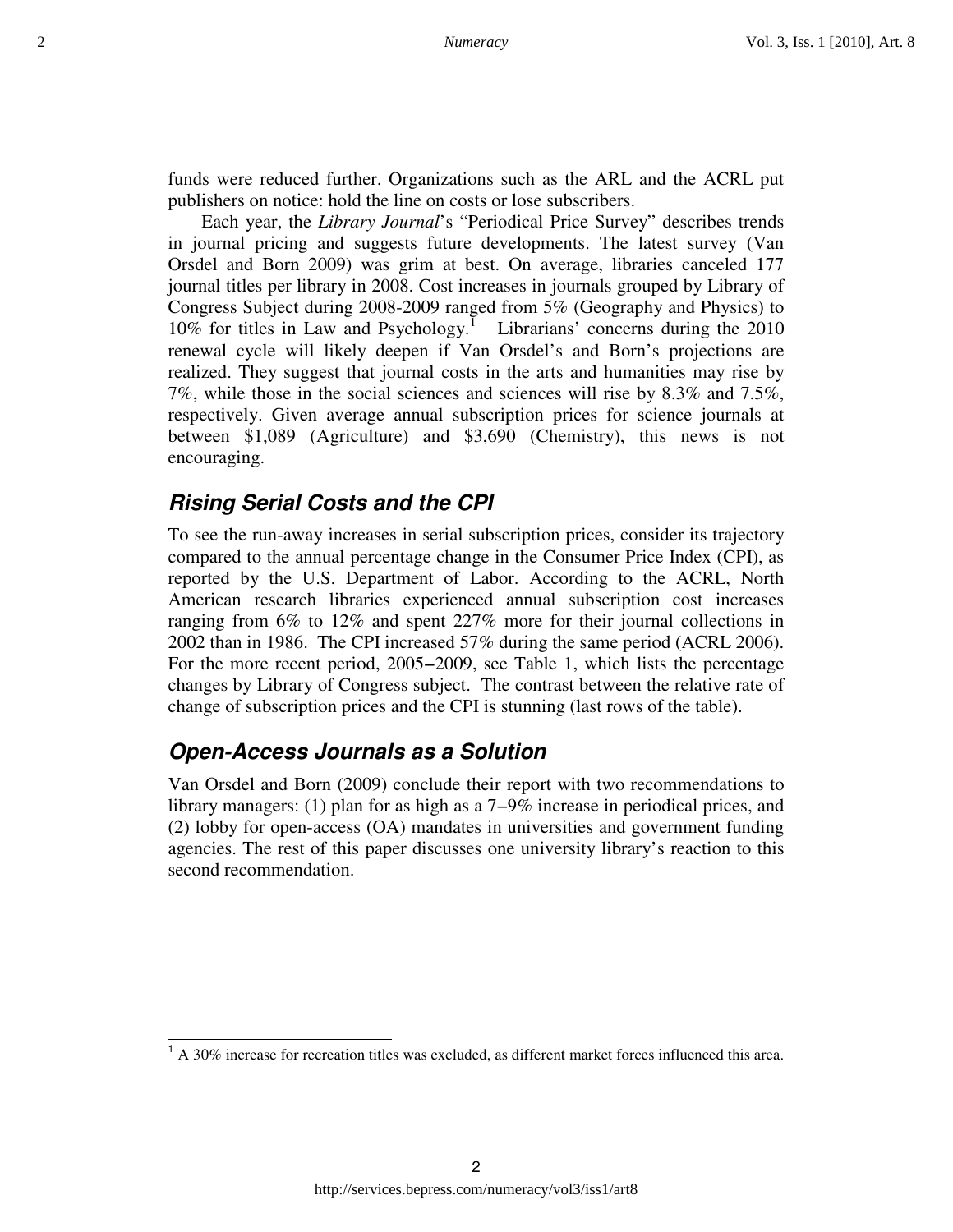|                                    | <b>Percent Change</b> |                |                |         |
|------------------------------------|-----------------------|----------------|----------------|---------|
| <b>Library of Congress Subject</b> | 2005/06               | 2006/07        | 2007/08        | 2008/09 |
| Agriculture                        | 7                     | 8              | 7              | 7       |
| Anthropology                       | 5                     | 8              | 12             | 9       |
| Art & Architecture                 | 8                     | 7              | 10             | 6       |
| Astronomy                          | 10                    | 4              | 8              | 9       |
| <b>Biology</b>                     | 10                    | 9              | 7              | 7       |
| Botany                             | 8                     | 8              | 8              | 8       |
| Business & Economics               | 6                     | 7              | 8              | 7       |
| Chemistry                          | 8                     | 7              | 7              | 7       |
| Education                          | 9                     | 11             | 10             | 8       |
| Engineering                        | 7                     | $\overline{7}$ | 7              | 9       |
| Food Science                       | 8                     | 5              | 8              | 9       |
| <b>General Science</b>             | 6                     | 9              | 7              | 9       |
| <b>General Works</b>               | 5                     | 9              | 8              | 5       |
| Geography                          | 6                     | 9              | 9              | 5       |
| Geology                            | 5                     | 8              | 9              | 8       |
| <b>Health Sciences</b>             | 9                     | 9              | 9              | 8       |
| History                            | 8                     | 9              | 12             | 9       |
| Language & Literature              | 6                     | 8              | 11             | 5       |
| Law                                | 10                    | 11             | 7              | 10      |
| Library & Information Science      | 5                     | 7              | $\,8\,$        | 6       |
| Math & Computer Science            | 5                     | $\overline{7}$ | $\overline{7}$ | 6       |
| Military & Naval Science           | 19                    | 3              | $-9$           | 7       |
| Music                              | 4                     | 9              | 16             | 6       |
| Philosophy & Religion              | 7                     | 10             | 10             | 6       |
| Physics                            | 6                     | 9              | 6              | 5       |
| <b>Political Science</b>           | 10                    | 11             | 11             | 9       |
| Psychology                         | 8                     | 8              | 9              | 10      |
| Recreation                         | 7                     | 6              | 15             | 30      |
| Sociology                          | 8                     | 10             | 9              | 9       |
| Technology                         | 7                     | 7              | 8              | 7       |
| Zoology                            | 8                     | 10             | 12             | 9       |
| <b>Median Change</b>               | 7                     | 8              | 8              | 8       |
| <b>Average Change</b>              | 7.58                  | 8.06           | 8.58           | 8.22    |
| <b>CPI</b>                         | 3.4                   | 2.5            | 4.1            | 0.1     |

**Table 1 Serial Subscription Costs and the CPI** 

*Sources:* Adapted from Van Orsdel and Born 2009; CPI data from U.S. Bureau of Labor Statistics 2009.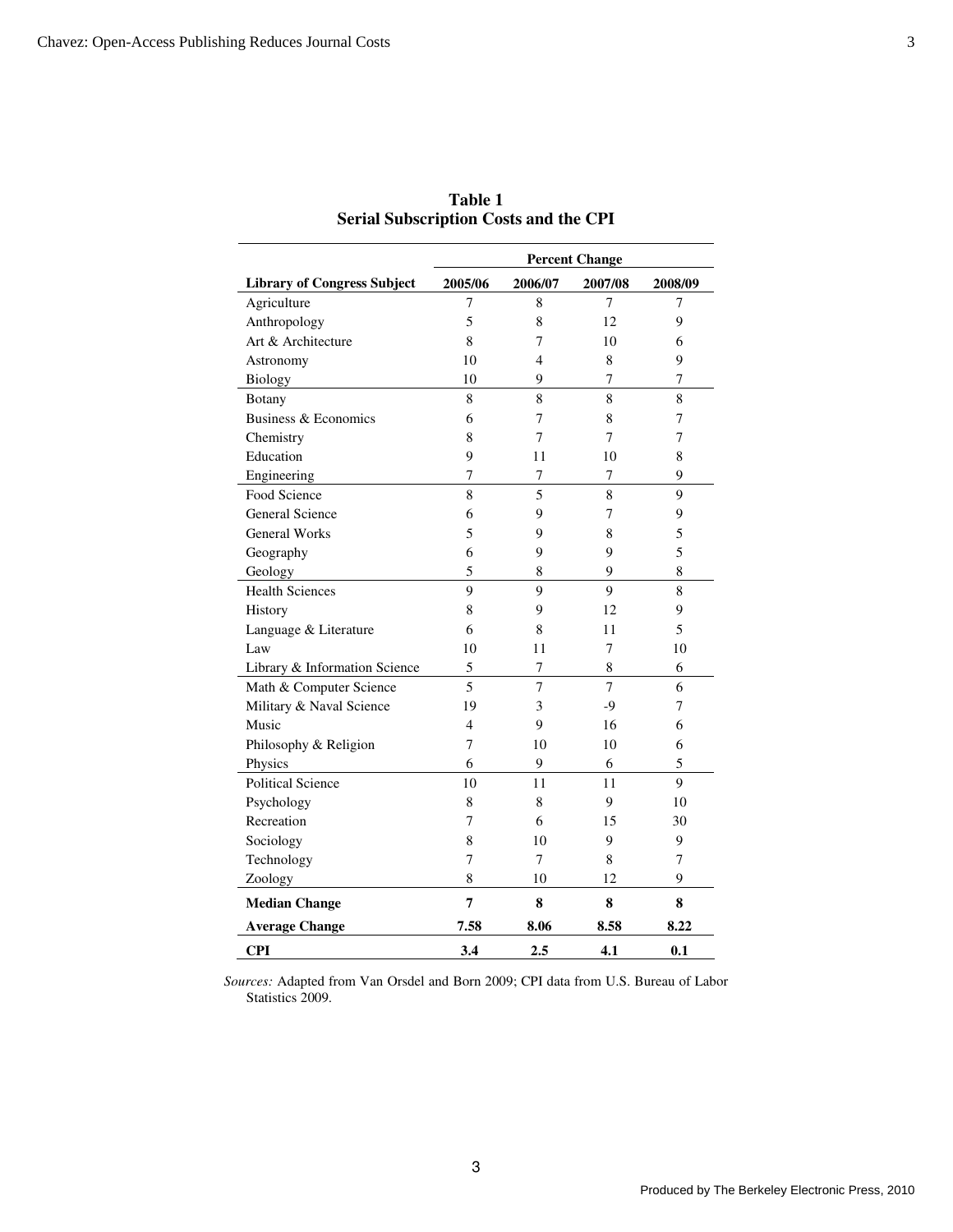## **Open-Access Journal Publishing**

The term *open access* is defined by the Library of Congress as,

A publication model wherein neither readers nor a reader's institution are charged for access to articles or other resources. Users are free to read, download, copy, distribute, print, search, or link to the full texts of these articles. The only constraint on reproduction and distribution, and the only role for copyright … should be to give authors control over the integrity of their work and the right to be properly acknowledged and cited. $2$ 

Although information in the open-access (OA) environment is cost-free to individual and institutional consumers, OA titles are not without costs for the publisher.

As of September 2009, the Directory of Open Access Journals (DOAJ), an international collaborative that limits its coverage to scholarly, peer-reviewed OA journals, lists 4,358 journal titles encompassing 313,973 articles in 17 broad subject/discipline areas. The DOAJ defines open-access journals as "journals that use a funding model that does not charge readers or their institutions for access."

#### **Open-Access Journal Publishing Models**

Business models defining OA publishing options abound.<sup>3</sup> Willinsky  $(2006)$ identifies 10 "flavors" of OA based on financing and access protocols.

Walters and Wilder (2007) provide a concise overview of three pricing models: conventional, Public Library of Science (PLoS)<sup>4</sup> open access, and equalrevenue open access. The conventional model is the most common of the three. Its revenues are derived from subscriptions, page charges, and submission fees (Walters and Wilder 2007, 620). The PLoS OA model relies on the author or institution to provide article publication fees to offset the cost required to make a traditionally subscription-restricted publication available without charge to the reader. The costs associated with this approach can be drawn directly from the institution's or author's budget or included in grant proposals. In the equal-

<sup>&</sup>lt;sup>2</sup> The "Budapest Open Access Initiative" [http://www.soros.org/openaccess (accessed Dec. 4, 2009)] and the "Bethesda Statement" [http://www.biomedcentral.com/openaccess/bethesda/ (accessed Dec. 4, 2009)] Web sites provide deeper definitions of the open-access concept.

 $3$  Crow and Goldstein (2003) provide a practical template for crafting a business plan for openaccess publishing in light of the Open Society Institute's preferred model. Lamb (2004) and McCabe (2004) provide general overviews of open-access publishing models and their economic implications. Willinsky (2003) discusses open-access model viability as it relates to scholarly associations.

<sup>&</sup>lt;sup>4</sup> http://www.plos.org/oa/index.html (accessed Dec. 4, 2009).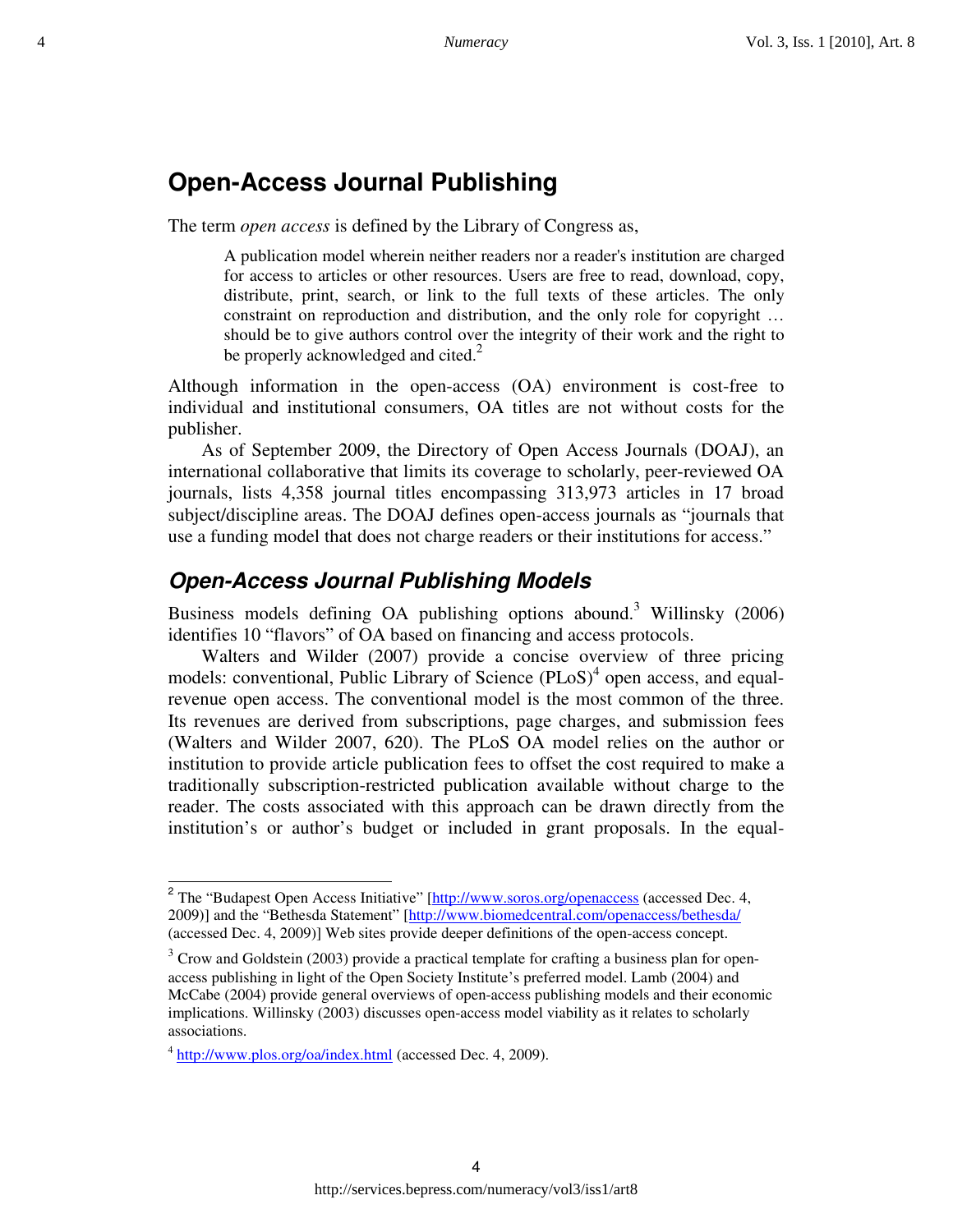revenue OA example, publishers and subscribers equally share the costs associated with publication.

These three models share a spectrum with numerous hybrids (e.g., Cockerill 2009; Earl 2008; Pinfield 2006). Publishers such as Blackwell, Oxford University Press, and Springer support various hybridized strategies in which they sustain minor reductions in their earnings, and the creators or their institutions gain flexibility in disseminating their intellectual content.

## **Costs of Open-Access Publishing**

The decision to engage in OA journal publishing is in part a deliberate response to the increasing cost of scholarly communication, including technology, distribution, materials, and reacquisition of copyright permissions. Prestigious research institutions, including Yale and Cornell, have responded to these increases with a shift to OA publishing models. In some instances, large research libraries have not renewed subscriptions to protest rising costs (Van Orsdel and Born 2008). Although this crisis of rising costs is present in all disciplines, the most acute examples are found in the scientific, technical, and medical domains.

In 2000, the science, technical and medical publishing market was valued at \$9.5 billion, including \$1.6 billion in aggregator content—68% generated by commercial vendors and 32% contributed by non-profit entities (Johnson 2003). This division is important when considering the nature and values of commercial and scholarly publishing "cultures." At the risk of over-generalizing, the culture of scholarly publishing aims to increase content awareness, focus efforts on publication output, and reward publication prestige through tenure and promotion. By contrast, the culture of commercial publishing maximizes product value, focuses efforts on controlling content and access, and rewards increased profit (Johnson 2002). These are largely incompatible views of the publishing endeavor.

Actual publication costs depend on a variety of considerations, ranging from the model adopted, to the number of articles published per issue, to archival strategies. Despite this variability, it may be useful to examine three published cost estimates, ranging from an extremely low (and optimistic) cost structure to one that seems unduly excessive.

The first example is the cost-structure model used by the University of South Florida Libraries to publish this journal and two additional titles in geology and globalization. Our venture limits equipment and facility expenditures by contracting with an established journal management system provided by Bepress, a strategy that makes the project less expensive and more attractive to administrators concerned with long-term sustainability. As in any project for which little or no infrastructure exists, salary costs are typically the most significant budget element. This model addresses that issue by absorbing the funding of the editors in their existing job assignments. Infrastructure costs,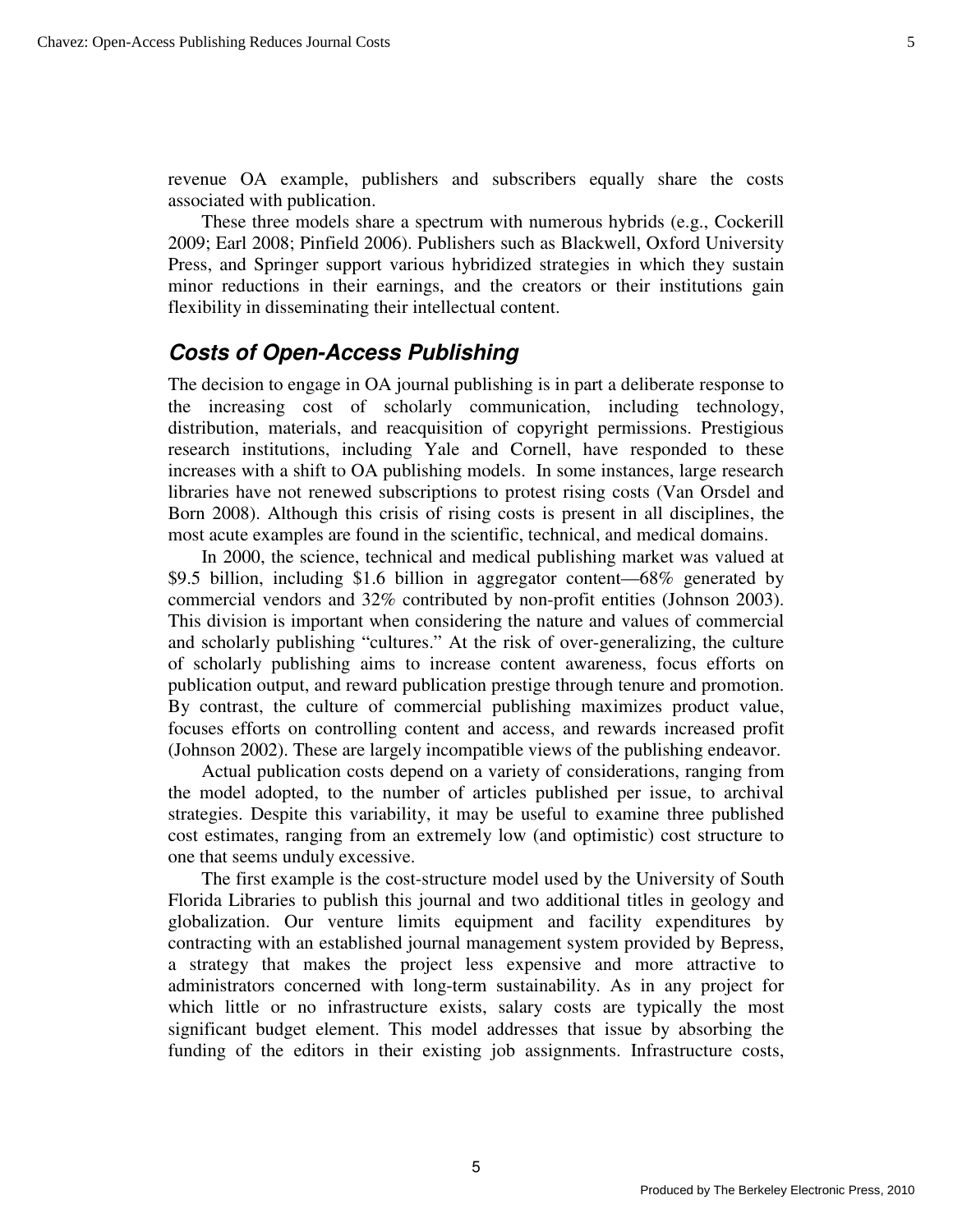however, are not as easily absorbed. As the number of supported titles grows, it likely will become necessary to allocate specific staff resources. At this time, the journals' management system and hosting costs are "fixed," but subsequent years will require additional funds. The actual budget for a single title is summarized in Table 2.

| <b>Cost Areas</b>         | Year 1<br>(\$) | Year 2<br>(\$) | <b>Year 3</b><br>(\$) |
|---------------------------|----------------|----------------|-----------------------|
| One-Time Journal Start-Up | 2,500          | NA             | NA                    |
| Journal Management System | 5,000          | 5,000          | 5,000                 |
| Archiving                 | 400            | 400            | 400                   |
| <b>TOTAL COSTS</b>        | 7.900          | 5,400          | 5,400                 |

**Table 2 Summary of Actual Three-Year Costs for One Title in the University of South Florida Libraries' Open-Access Journal Collection** 

In the USF Libraries case, the number of articles per issue for the three titles in the collection averaged 4, 7, and 7 over the past two years. The cost per article for *Numeracy* (based upon an average of four articles per issue) totaled \$1,975 in year one and \$1,350 in each successive year. For the other journals, the cost per article was \$1,128 in year one and \$771 thereafter. It is important to note that the systems used are scalable and thus can sustain significant growth in article production with no change in fixed costs per issue. A more comprehensive survey of library-supported OA projects would suggest a variety of cost structures; I do not claim that the USF case is representative.

The second example is illustrated by Table 3, which summarizes production costs (excluding printing and fulfillment) for an anonymous society journal variously published using both subscription-based and OA models (Johnson 2005). The costs itemized in the table represent the most basic publication functions/cost centers needed to release an electronic journal to the reader via the Internet. These functions are subsumed under the "Journal Management System" line item in the USF Libraries example (Table 2). Composition and platform costs are compared in Table 3 because they represent analogous functions performed either by the publisher's staff or by the software and journal management system. Note that the platform, PDF creation, author alterations, XML conversion, and overhead costs in this example are included in the journal management costs in the USF Libraries example. The number of articles per issue was not reported in this example (Johnson 2005), so direct comparison with the USF Libraries example is not possible.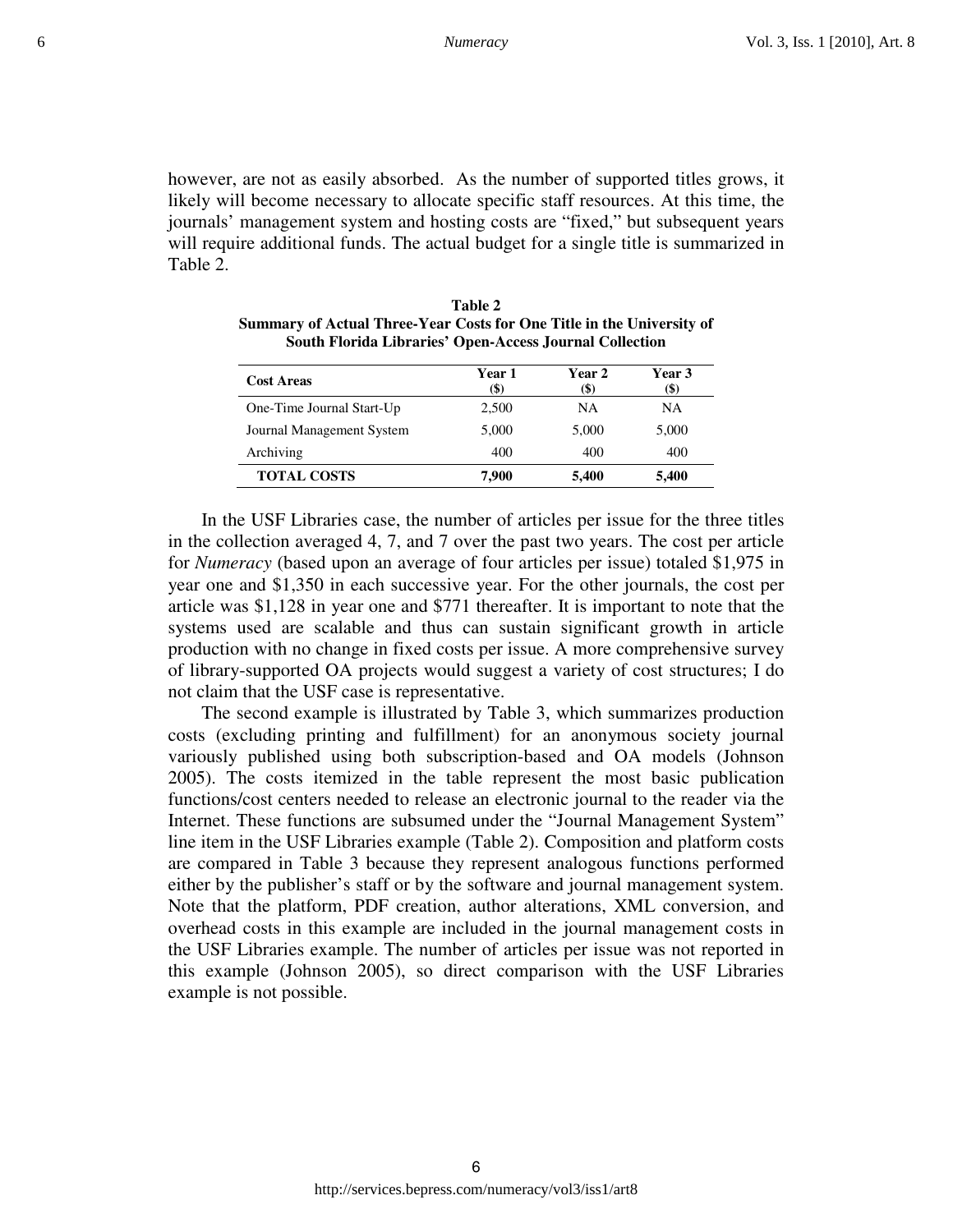| <b>Subscription Journal</b> |             | <b>Open-Access Journal</b> |         |
|-----------------------------|-------------|----------------------------|---------|
|                             | $Cost($ \$) |                            | Cost(S) |
| Composition                 | 102,000     | Platform                   | 5,000   |
| <b>PDF</b> Creation         | 3,600       | <b>PDF</b> Creation        | 3,600   |
| Archiving                   | 1,300       | Archiving                  | 1,300   |
| <b>Staff</b>                | 339,500     | Staff                      | 104,000 |
| <b>Author Alterations</b>   | 11,600      | <b>Author Alterations</b>  | NA.     |
| <b>XML</b> Conversion       | 20,000      | <b>XML</b> Conversion      | NA.     |
| Overhead                    | 252,200     | Overhead                   | 92,400  |
| TOTAL                       | 730,200     | TOTAL                      | 206,300 |

**Table 3 Production Costs for an Anonymous Society Journal**

*Source:* Johnson (2005).

Table 3 suggests the potential economies generated by adopting an OA model for journal publishing and reveals some of the sources of escalating commercial subscription costs passed on to the subscriber.

A third example (Morris 2005) considers that the "real" costs must take the entire process into account: research, writing, publishing, acquiring, reading, and preserving the work. In total, Morris (2005) estimates that the cost of scholarly communication surrounding one research article ranges from \$97,140 to \$99,265 (Table 4).

| Pre-Publication  | Research             | \$50,000           |
|------------------|----------------------|--------------------|
|                  | Writing              | \$6,700            |
| Publication      | Refereeing           | \$5,640            |
|                  | Publishing           | $$2,250 - 4,375$   |
| Post-Publication | Acquisition          | \$2,820            |
|                  | <b>Library Costs</b> | \$4.230            |
|                  | Preservation         | Unknown            |
|                  | Reading              | \$30,600           |
| <b>TOTAL</b>     |                      | $$97,140 - 99,265$ |

**Table 4. Summary of Morris' "True Cost" of Scholarly Communication** 

*Source:* Morris 2005, 122

This last estimate is difficult to compare directly to the preceding examples because so many of the activities (e.g., research and writing) go on regardless of the model used to acquire and publish journals. Additionally, Morris's accounting of the cost of "reading"—costs she ascribes to faculty and student consumption of the published content—is difficult to accept. Her model considers the "value" that authors (and libraries) simply hand over at no cost to commercial publishers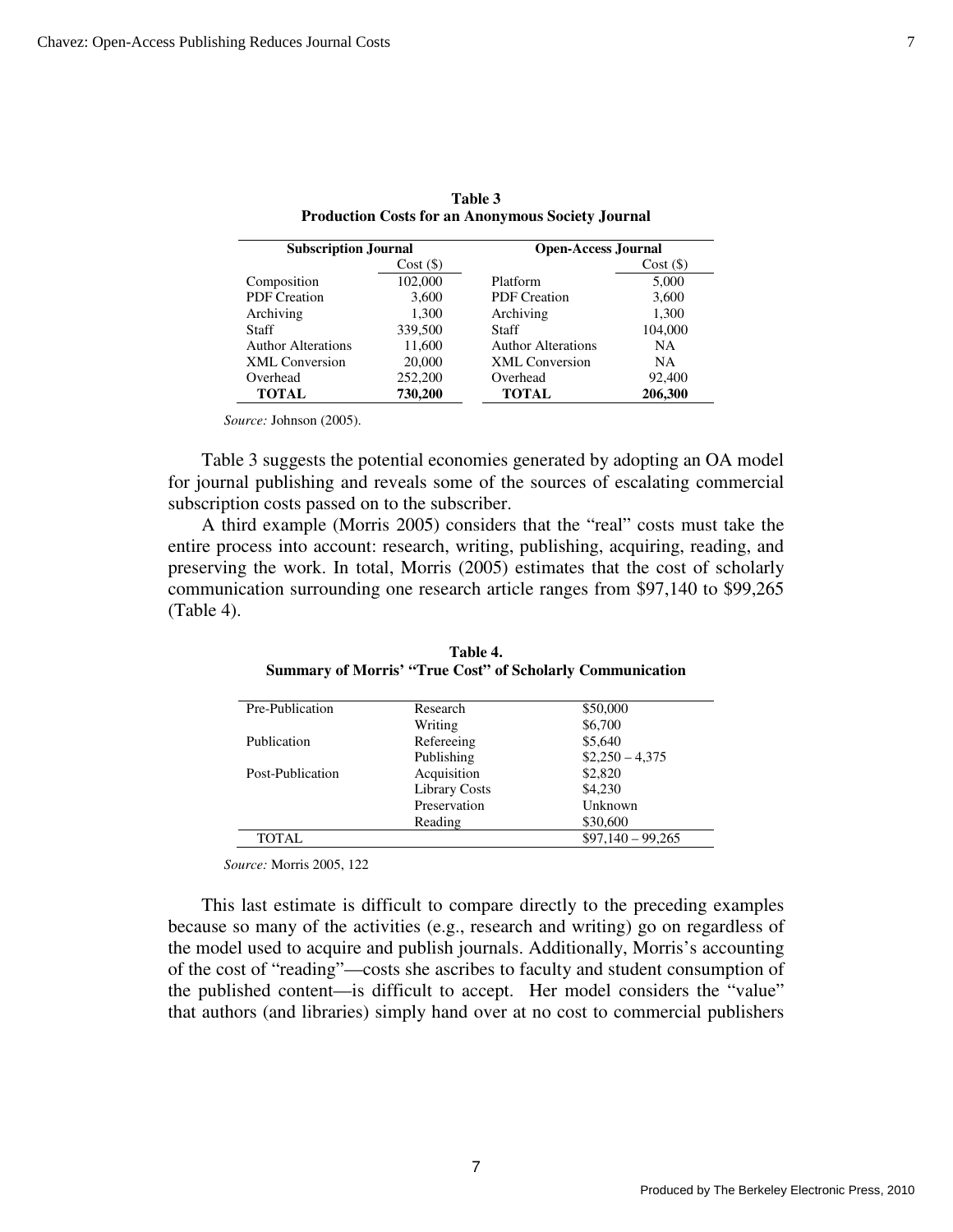who subsequently sell that intellectual energy back to the authors' institution via subscription fees.

#### **The State of Open-Access Publishing in 2009**

Van Orsdel and Born (2005) found that the number of titles listed in the DOAJ had doubled during the period 2004/05, with substantial increases in peerreviewed titles in many disciplines. They reported on a study that revealed that OA journals tracked for impact factors were increasing in importance overall and concluded from a literature review that consumption of OA content will ultimately exceed "toll-access" in both citations and downloads. Results of their 2009 survey suggest that this positive trend is gaining momentum (Van Orsdel and Born 2009).

Gradual pressure is building on scholars' and researchers' ability to communicate with one another and for consumers of their intellectual energies to access the information. In 2003, Congressman Martin Sabo introduced a bill to make all research funded by the federal government exempt from copyright protections, thereby giving a significant boost to OA publishing models (*The Scientist* 2003). Unfortunately, the controversy generated by copyright exemption overshadowed the bill's very real potential to promote OA publishing, and publishers and prominent representatives of the research community, including the Association of American Universities (AAU), rose in opposition.

The National Institutes of Health (NIH) Public Access Policy (2008) serves as a prominent example of a mandate to expand OA publishing that also preserves copyright protections:

The Director of the National Institutes of Health shall require that all investigators funded by the NIH submit or have submitted for them to the National Library of Medicine's PubMed Central an electronic version of their final, peer-reviewed manuscripts upon acceptance for publication, to be made publicly available no later than 12 months after the official date of publication: *Provided*, That the NIH shall implement the public access policy in a manner consistent with copyright law.<sup>5</sup>

One year after this policy's implementation, the NIH reports success and little dissent on the part of researchers. But resistance from the publishing community continues. The current strategy, led by the Association of American Publishers, seeks to enact the "Fair Copyright in Research Works Act," legislation that would overturn the NIH policy and prevent future government-mandated OA policies.

Other entities have pressed for OA alternatives to traditional publishing. In 2009, Harvard University faculty, the Association of American Universities, the

L

<sup>&</sup>lt;sup>5</sup> http://publicaccess.nih.gov/policy.htm (accessed Dec. 8, 2009)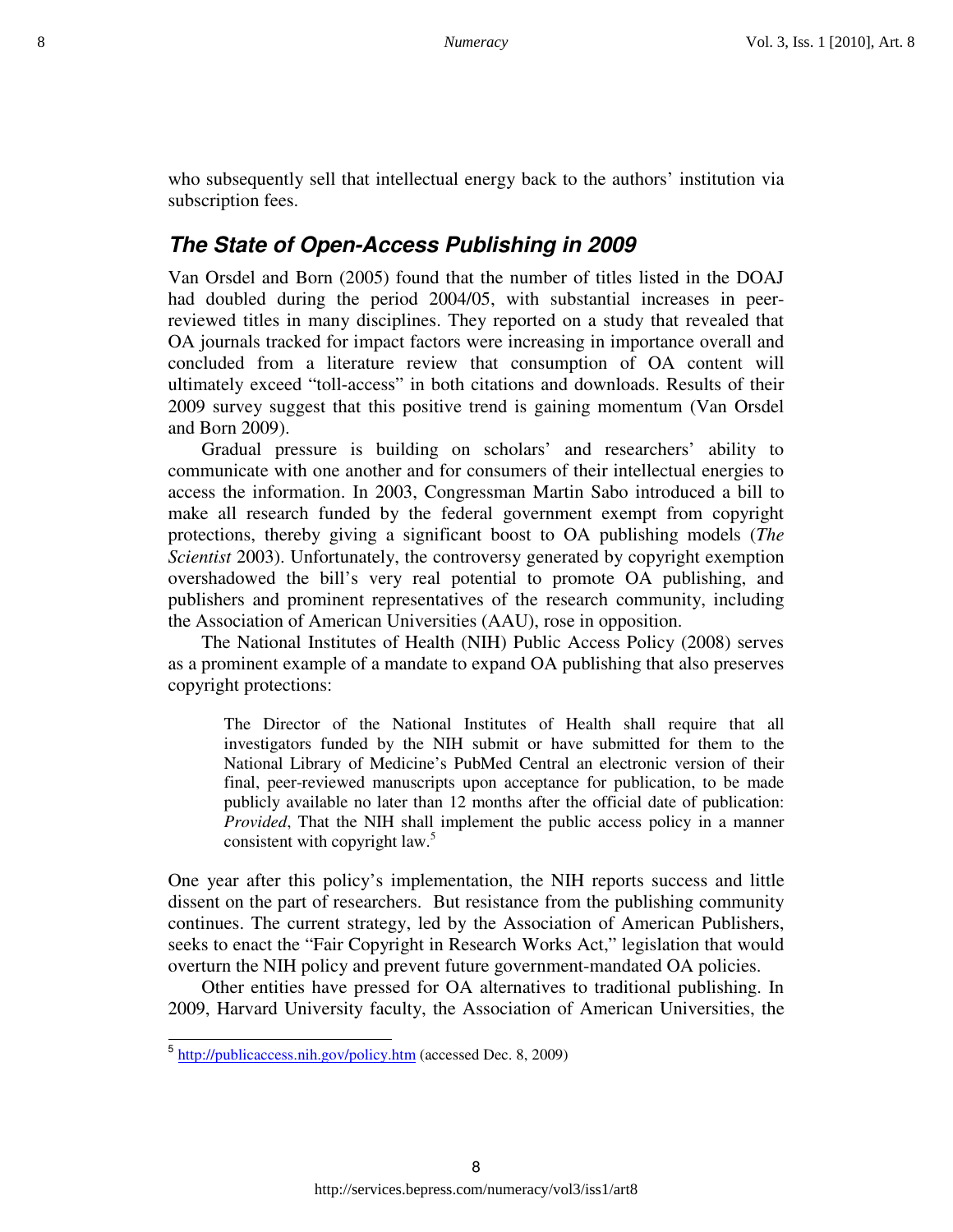Coalition for Networked Information, and the National Association of State Universities and Land Grant Colleges independently supported OA initiatives on local and national levels. In the United Kingdom, a study commissioned by the Joint Information Systems Committee concluded that British universities stood to save over £80 million annually by moving away from subscription dependence and investing in OA publishing (Houghton et al. 2009).

### **What Do Authors Think of Open Access?**

Authors express a variety of opinions about OA publication of their works, generalized by the following statement: authors support OA publishing models so long as their intellectual property rights are protected, rigorous peer review is maintained, and authors' costs are minimal or non-existent (Nicholas et al. 2006).

Concerns over sustaining peer review recur in the surveys consulted for this paper (Davies and Greenwood 2004; Nicholas et al. 2006). Authors express the importance of avoiding readers' assumptions that "free = cheap"—conflating OA content with lower-quality information sources. Examples such as the PLoS and Biomed Central<sup>6</sup> have reduced this concern by successfully coupling rigorous peer review with rapid article dissemination. Nicholas et al. (2006) report that the concerns with the peer-review process have diminished from 34% to 19% in their survey respondents. Partly in response to these concerns, as well as notable recent failures in the traditional quality-assurance processes, Pöschl (2004) proposes a provocative alternative to traditional peer review: a two-stage process whereby authors submit their work to a "scientific discussion forum" in which peers and the public comment on and review the work prior to submission for final publication.

Authors otherwise committed to open access are also concerned with the impact of OA publications on promotion and tenure (Björk 2004). These concerns are inextricably linked to peer-review rigor and misperceptions that OA journals are free and ephemeral and therefore of less quality and endurance than publications restricted by subscription access.

A related issue concerns the number of OA journals given Impact Factors by the ISI. In a study of the ISI databases, McVeigh (2004) reported that 55% of the journals indexed by ISI permitted self-archiving. Using three indexes of OA publications, she determined that ISI indexed 192 and 239 of the indexed publications in 2002 and 2004, respectively. The 2004 list accounted for approximately 20% of the 1,190 titles indexed in the OA repositories. Of the 239 titles indexed in 2004 (primarily in journals drawn from medicine and the life sciences), 197 had sufficient data for determining an Impact Factor. Increasing

L

<sup>&</sup>lt;sup>6</sup> http://www.biomedcentral.com/ (accessed Dec. 4, 2009).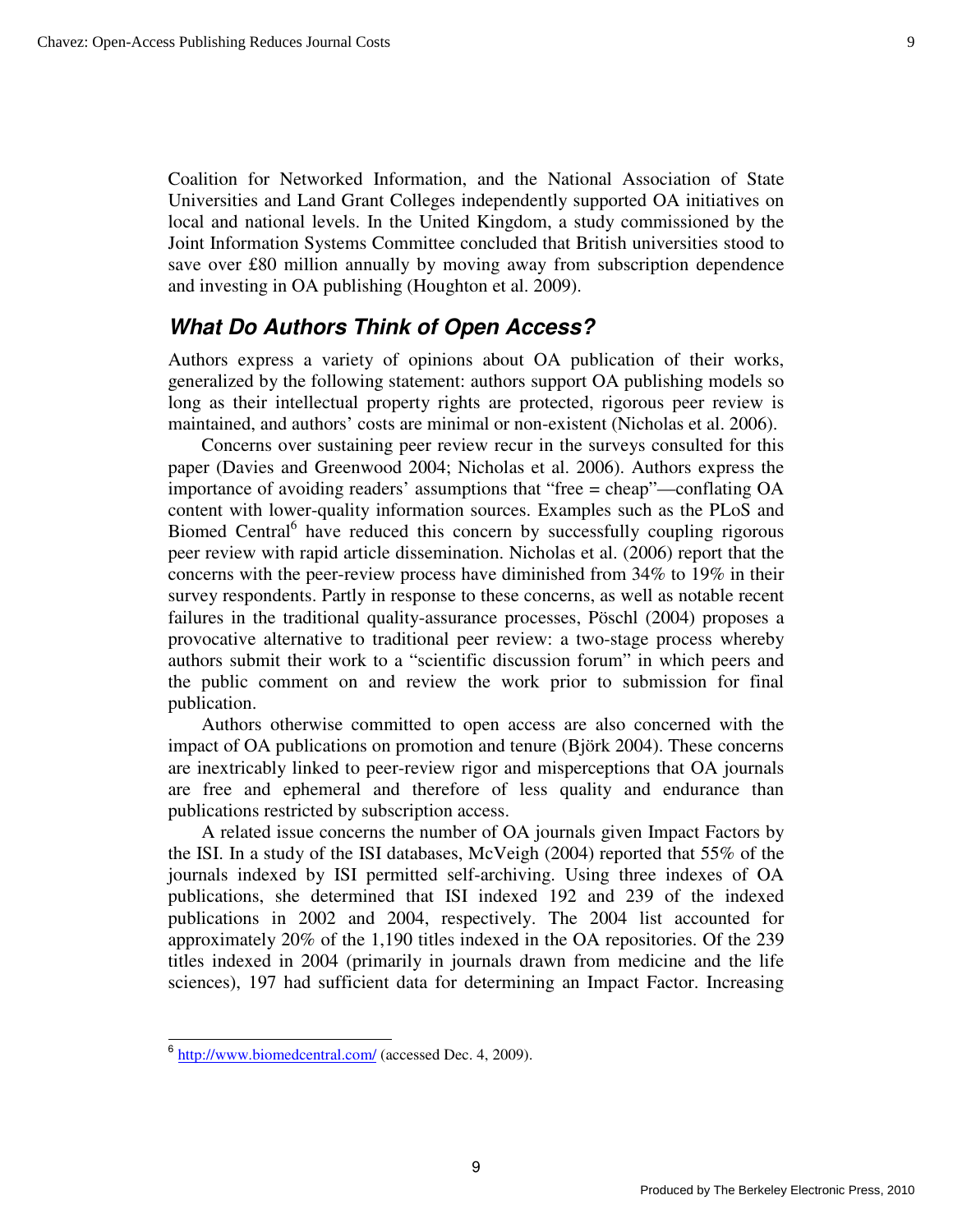ISI's and other associated resources' (e.g., SCOPUS) coverage of OA journals may form the basis for a resolution to these concerns.

Finally, as a colleague recently wrote in an email, "Some of us like bricks and mortar, good journals associated with comfortable reading chairs, and, simply, the look, feel, and smell of good libraries." I empathize with his sentiments and assert that his comments illustrate how this issue is more complicated for faculty than the economic metrics suggest.

## **Academic Libraries and Open-Access Publishing**

Research libraries are "becoming more deeply engaged in the creation and dissemination of knowledge and are becoming essential collaborators with the other stakeholders in these activities" (Lougee 2002, p. 3). A natural extension of this engagement is the research library's emerging role as publisher. In this scenario, scholars' intellectual property, supported by the library, remains within the academy and is available for dissemination via an OA model.

Support for this concept is strongly reflected in the 2005 Cornell University faculty's "Resolution on Open Access and Scholarly Communication" (Cornell University Library 2005), which states in part:

The Senate calls upon all faculty to become familiar with the pricing policies of journals in their specialty.

The Senate strongly urges tenured faculty to cease supporting publishers who engage in exorbitant pricing, by not submitting papers to, or refereeing for, the journals sold by those publishers, and by resigning from their editorial boards if more reasonable pricing policies are not forthcoming.

Reaffirming and broadening the proposals discussed during its meeting of December 17, 2003, the Senate strongly urges the University Library to negotiate vigorously with publishers who engage in exorbitant pricing and to reduce serial acquisitions from these publishers based on a reasonable measure of those subscriptions' relative importance to the collection, taking into account any particular needs of scholars in certain disciplinary areas.

The Senate strongly encourages all faculty, and especially tenured faculty, to consider publishing in open access, rather than restricted access, journals or in reasonably priced journals that make their contents openly accessible shortly after publication.

The idea of academic libraries as publishers aligns with the strategic plan of the ARL and practices of ARL member libraries. Strategic Direction 1 of the 2005-09 plan states (ARL 2005):

ARL will be a leader in the development of effective, extensible, sustainable, and economically viable models of scholarly communication that provide barrier-free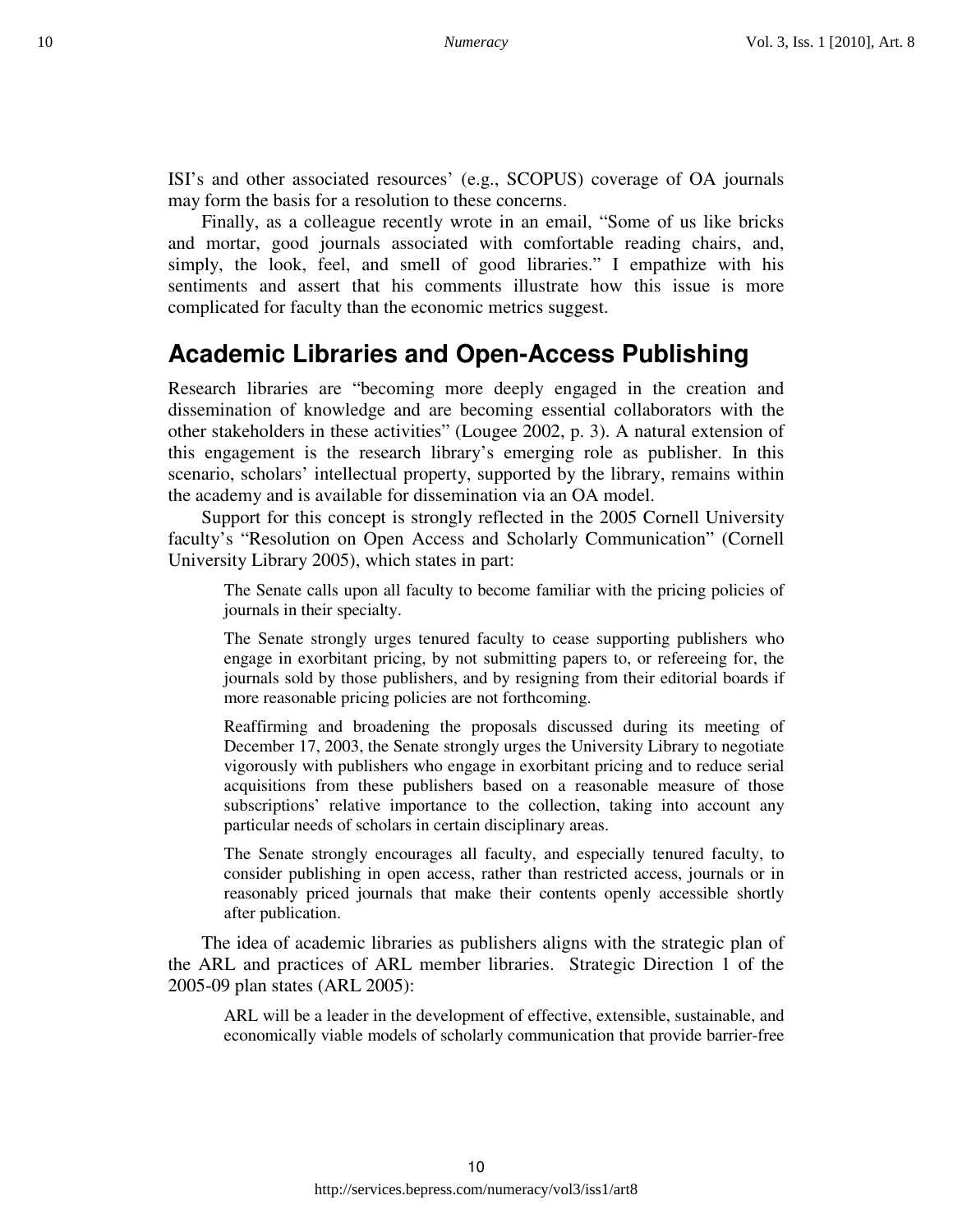access to quality information in support of teaching, learning, research, and service to the community.

According to a recent survey of ARL libraries (80 respondents), 43% engaged in publishing activities, 21% planned to begin, and 36% did publish or plan to publish (Hahn 2008). Barriers to OA publishing within the library community can benefit from the ARL experience.

Thomas (2006) provides another encouraging example of the academic libraries' potential to advance scholarly communication broadly through her discussion of Cornell University Library's successful initiatives with Project Euclid<sup>7</sup> (OA journals in Mathematics and Statistics), arXiv<sup>8</sup> (a preprint repository for high-energy physics previously supported by the NSF), and  $DPubS<sup>9</sup>$  (an opensource content management application facilitating institutional repository management). Academic libraries can bring to bear skills in diverse arenas, including digital initiative project management, content acquisition and organization, license negotiation, and preservation. But Thomas' Cornell example has not yet permeated the entire research library community.

## **A Radical Solution?**

I believe the debate over OA publishing is similar to the battle over health care reform. It is a complex issue with significant economic impact. The consequences of failing to act are arguably significant. In the case of OA publishing, maintaining the status quo, I believe, predetermines a decrease in access to quality information.

In conclusion, I propose a radical solution to the problems of escalating costs and decreasing access. In 2006, the median expenditure for serials collections among the 113 ARL members totaled \$6,289,768, and the median number of titles acquired for this expenditure was 40,607 or \$154.89 per title. If each of the 113 members took responsibility for an equal number of titles and published them using an OA model that generated no costs for readers or "subscribing" institutions, each library would "own" and manage 359 titles. If one assumes that the USF Libraries' experience can be replicated, the base cost for these 359 titles would total \$1,938,600. Alternatively, if we accept the costs outlined for a commercial publisher in Table 3 and add staff costs of 46% to this total, the cost of publishing 359 titles using an OA model, including staff support, would approximate \$2,830,356. In comparison, in 2006-07, the USF Libraries expended \$4,214,488 for their 31,685 serial titles.

L

<sup>&</sup>lt;sup>7</sup> http://projecteuclid.org/ (accessed Dec. 4, 2009).

 $\frac{8 \text{ http://arxiv.org/ (accessed Dec. 4, 2009).}$ 

 $9 \frac{\text{http://dpubs.org/}}{\text{http://dpubs.org/}}$  (accessed Dec. 4, 2009).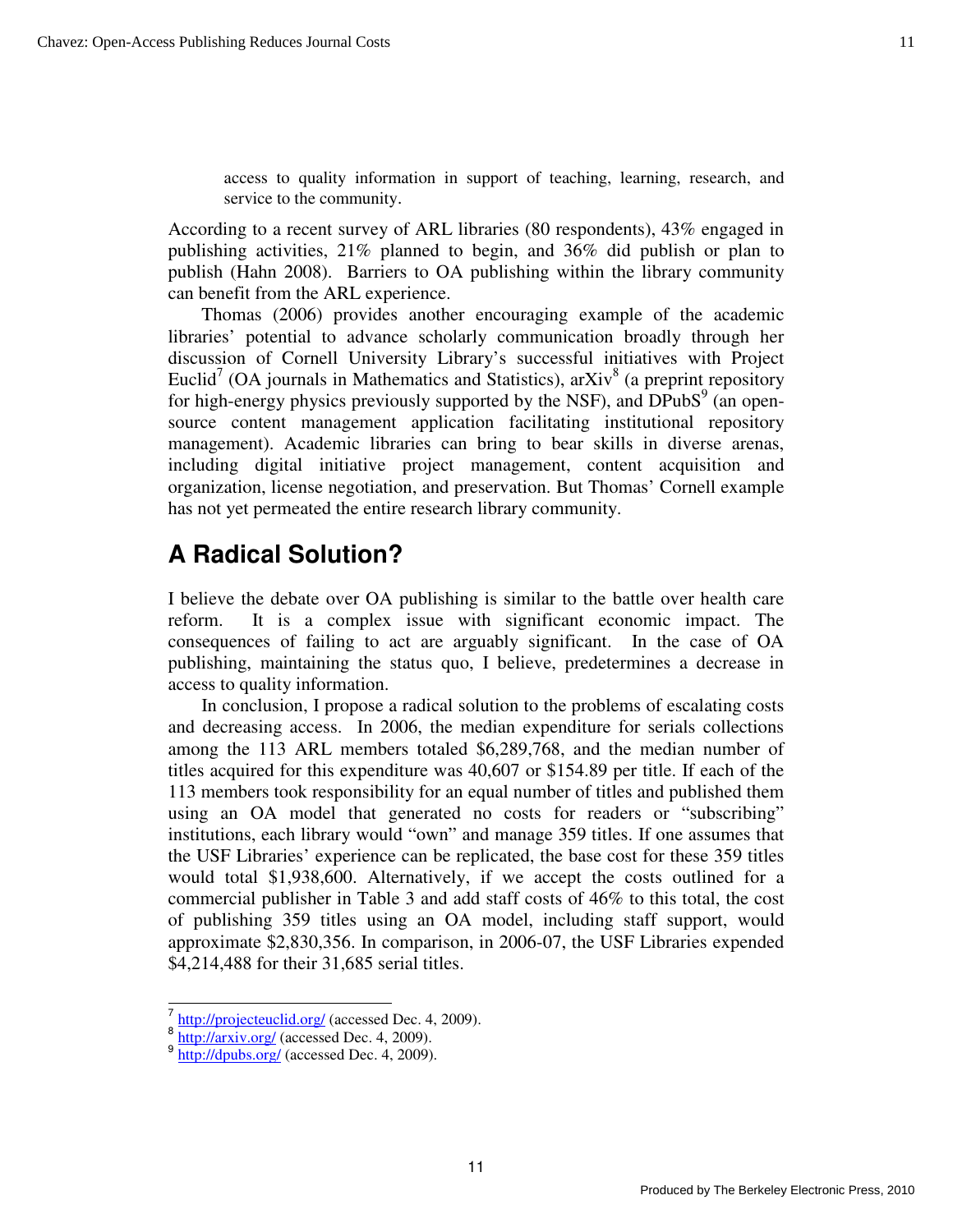Libraries *can* afford to lead OA publishing efforts. If we partner with faculty from across the academy to resolve some of the other concerns discussed above, the economic challenges can be overcome and OA publishing can be made a reality.

### **Acknowledgments**

I want to thank USF Professor Len Vacher and his colleagues from the National Numeracy Network for supporting the concept that the USF Libraries sponsor the NNN's publication of *Numeracy* and exemplifying what I mean by partnering with faculty across the academy. In that vein, I also want to thank USF Professor Bogdan Onac for placing the open-access journal that he edits—*Studia Universitatis Babes-Bolyai, Geologia*—with the USF Libraries. Comments from Dr. Vacher and the anonymous reviewers were very helpful and strengthened this paper.

## **References**

- American Mathematical Society. 2007. Journal price survey (1994−2004). http://www.ams.org/membership/journal-survey.html (accessed Feb. 7, 2007).
- Association of College & Research Libraries. American Library Association (ACRL). 2006. Journal pricing. *Scholarly Communication Toolkit*. http://www.library.cornell.edu/scholarlycomm/resolution.html (accessed Feb. 7, 2007).
- Association of Learned and Professional Society Publishers (ALPSP). 2008. Academic journal publishers' policies and practices in online publishing: Third survey. *Scholarly Publishing Practice* 3(2008): 1−116.
- Association of Research Libraries (ARL). 2005. ARL Strategic Plan, 2005-2009. *About ARL: Governance*. http://www.arl.org/arl/governance/stratplan.shtml (accessed Feb. 2, 2007).
- Association of Research Libraries (ARL). 2006. *ARL statistics, 2005-06*. Washington, D. C.: Association of Research Libraries.
- Björk, Bo-Christer. 2004. Open access to scientific publications—An analysis of the barriers to change. *Information Research* 9(2): 1−14.
- Cockerill, Matthew. 2009. Establishing a central open access fund. *OCLC Systems & Services* 25(1): 43−46.
- Cornell University Library. 2005. Cornell University Faculty Senate endorses resolution on open access and scholarly communication. http://www.library.cornell.edu/scholarlycomm/resolution.html (accessed Feb. 7, 2007).
- Crow, Raym, and Howard Goldstein. 2003. Model business plan: A supplemental guide for open access journal developers & publishers." 2003. Open Society Institute.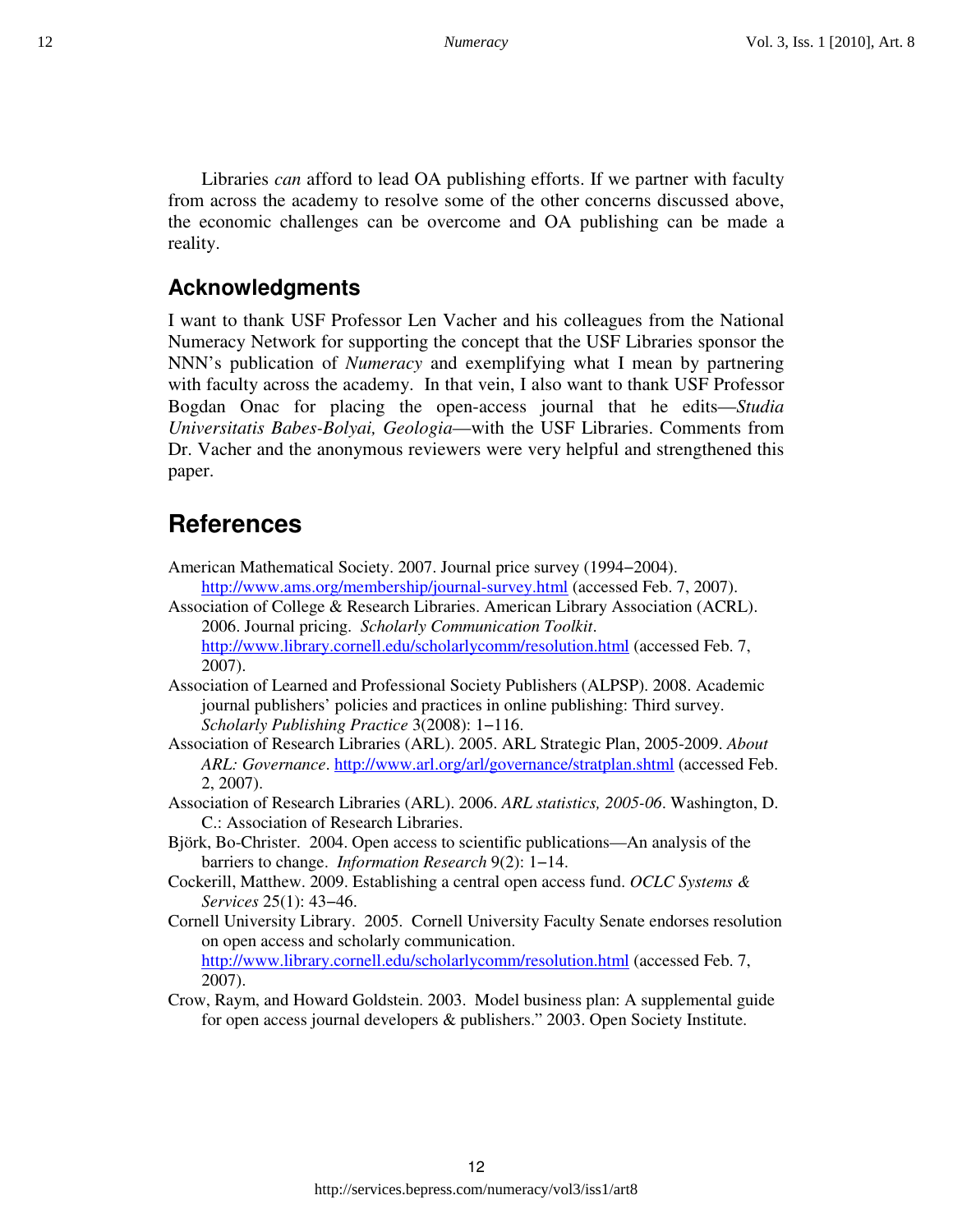http://www.soros.org/openaccess/oajguides/oaj\_supplement\_0703.pdf (accessed Dec. 9 2009).

- Davies, J. Eric, and Helen Greenwood. 2004. Scholarly communication trends—Voices from the vortex: A summary of specialist opinion." *Learned Publishing* 17(2): 157−67.
- Earl, Peter E. 2008. Heterodox economics and the future of academic publishing. *On the Horizon* 16(4): 205−13.
- EBSCO. 2007. Serials prices 2005−2007 with projections for 2008. *EBSCO Subscription Services.* http://www.ebsco.com/home/printsubs/priceproj.asp (accessed Aug. 12, 2008).
- Hahn, Karla. 2008. Research library publishing services: New options for university publishing and new roles for libraries. *ARL* 258 (June 2008): 6−9.
- Houghton, John W., Bruce Rasmussen, Peter Sheehan, Charles Oppenheim, Anne Morris, Claire Creaser, Helen Greenwood, Mark Summers and Adrian Gourlay. 2009. *Economic implications of alternative scholarly publishing models exploring the costs and benefits*. Report to the UK Joint Information Systems Committee. http://www.jisc.ac.uk/media/documents/publications/rpteconomicoapublishing.pdf (accessed Dec. 9, 2009).
- Johnson, Richard K. 2002. Igniting change in scholarly communication. Cowles Library National Advisory Board Guest Lecture. Drake University, Des Moines, IA. Oct. 4.
	- ———. 2003. Open access: Unlocking the value of research. Meeting of the Scholarly Publishing & Academic Resource Coalition, Ohio State University. Jan. 15.
	- ———. 2005. Market remedies: The role of open access publishing. Symposium on Antitrust Issues in Scholarly & Legal Publishing. Information Access Alliance & American Antitrust Institute, Washington, DC. Feb. 11.
- Kean, Gene.  $2007.19<sup>th</sup>$  annual study of journal prices for scientific and medical society journals. *Journal Publishing* 2007(1): 1−15.
- Kyrillidou, Martha. 2000. Journal costs: Current trends and future scenarios for 2020. *ARL* 210 (June): 4.
- Lamb, Christine. 2004. Open access publishing models: Opportunity or threat to scholarly and academic publishers?" *Learned Publishing* 17(2): 143−50.
- Lougee, Wendy Pradt. 2002. *Diffuse libraries: Emergent roles for the research library in the digital age*. Washington, DC: Council on Library and Information Resources.
- McCabe, Mark, and Christopher M. Snyder. 2004. The economics of open-Access journals. Working Papers 04-18, NET Institute.
- McVeigh, Marie E. 2004. Open access journals in the ISI citation databases: Analysis of impact factors and citation patterns. *Thomson Scientific*. http://science.thomsonreuters.com/m/pdfs/openaccesscitations2.pdf (accessed Jan. 12, 2009).
- Morris, Sally. 2005. The true costs of scholarly Journal publishing. *Learned Publishing* 18(2): 115−26.
- Nicholas, David, Paul Huntington, and Hamid R. Jamali. 2007. The impact of open access publishing (and other initiatives) on use and users of digital scholarly journals. *Learned Publishing* 20(1): 11−15.